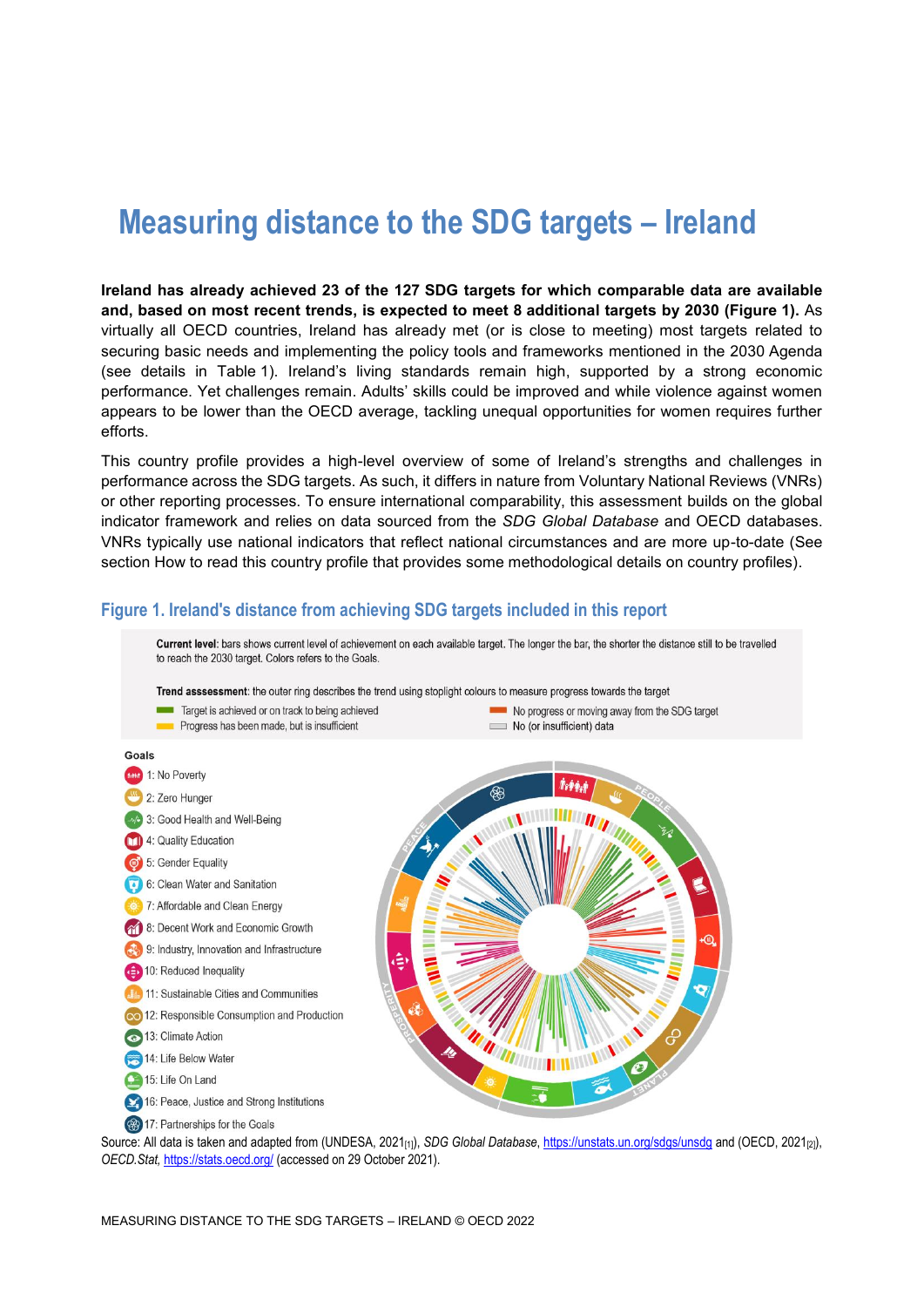# **Main strengths**

**The Irish economy is growing rapidly** and has come a long way since exiting the EU-IMF financial assistance programme in late-2013. The full strength of the GDP rebound is however difficult to gauge as it partly reflected the decisions by a small number of multinational enterprises to relocate to Ireland part of their intellectual property assets in 2015. The labour market, which provides a better gauge of national trends, has shown a decline in the unemployment rate from above 15% to close to 6% in 2020 (Target 8.5). Irish employees report a high level of earnings (USD PPP 23 per hour). Ireland also shows one of the highest level of manufacturing value added (Target 9.2).

**Air quality has improved and is generally good.** The mean population exposure of Irish citizens to PM2.5 decreased by around 20% over the last decade to 8 micrograms per cubic metre in 2019, well below guideline of the WHO and one the lowest in the OECD area (Target 11.6). As a result, the death rate attributed to household and ambient air pollution is also below the OECD average (Target 3.9). Ireland also reports good performance in some of the other dimensions of Goal 11 on Sustainable cities. Housing quality (Target 11.1) for instance, is generally good with only 2% of the population living in overcrowded housing. Still, more needs to be done on recycling (Target 11.6); while progressive increases of the landfill tax have contributed to diverting waste from landfills, recycling of municipal waste has stagnated.

## **Main challenges**

**While violence against women appears to be lower than the OECD average, tackling unequal opportunities for women requires further efforts.** The proportion of ever-partnered women and girls subjected to physical and/or sexual violence by a current or former intimate partner in the previous 12 months is below the OECD average (Target 5.2), while Ireland also has a strong policy framework to prevent female genital mutilation (Target 5.3). Still, there is scope for progress. The legal framework that should promote, enforce and monitor gender equality is far from comprehensive (Target 5.1). In addition, caring responsibilities tend to fall more heavily on women: the gender gap in unpaid work hours (166 minutes per day in 2015, Target 5.4).) is one of the highest in Europe. Women are also underrepresented in the decision-making: they held only a quarter of the seats in the national parliament in 2021, and around a third of managerial positions (Target 5.5 and 16.7).

**Adults' skills could be improved.** Participation in lifelong learning (at 24% in 2011) is half the OECD average (Target 4.3). To realise the productivity gains made possible by new technologies, complementary skills need to be nurtured. Yet, one fourth of adults do not achieve a minimum proficiency in numeracy skills, while one fifth lacks the minimum proficiency in literacy (Target 4.6). In addition, the proportion of youth and adults with information and communications technology is below the OECD average on most dimensions (Target 4.4)

## **Statistical gaps**

**Like in many other OECD countries, data availability remains a challenge when measuring distances to targets** (see the Overview chapter for details). For Ireland, available data on the level of the different indicators allow covering 127 of the 169 targets. As shown in [Figure](#page-2-1) 2 below, indicator coverage is uneven across the 17 goals. While nine goals (within the People, Planet and Prosperity categories) have most of their targets covered (the indicator coverage exceeds 80%), coverage is lower for Goal 14 on life below water, with only half of its targets covered. Data gaps become starker when focusing on performance indicators, excluding those providing contextual information. In this case, coverage exceeds 80% for only Goal 3 on health. Moreover, for eight goals, mostly within the Planet category (Goals 12, 13, 14 and 15)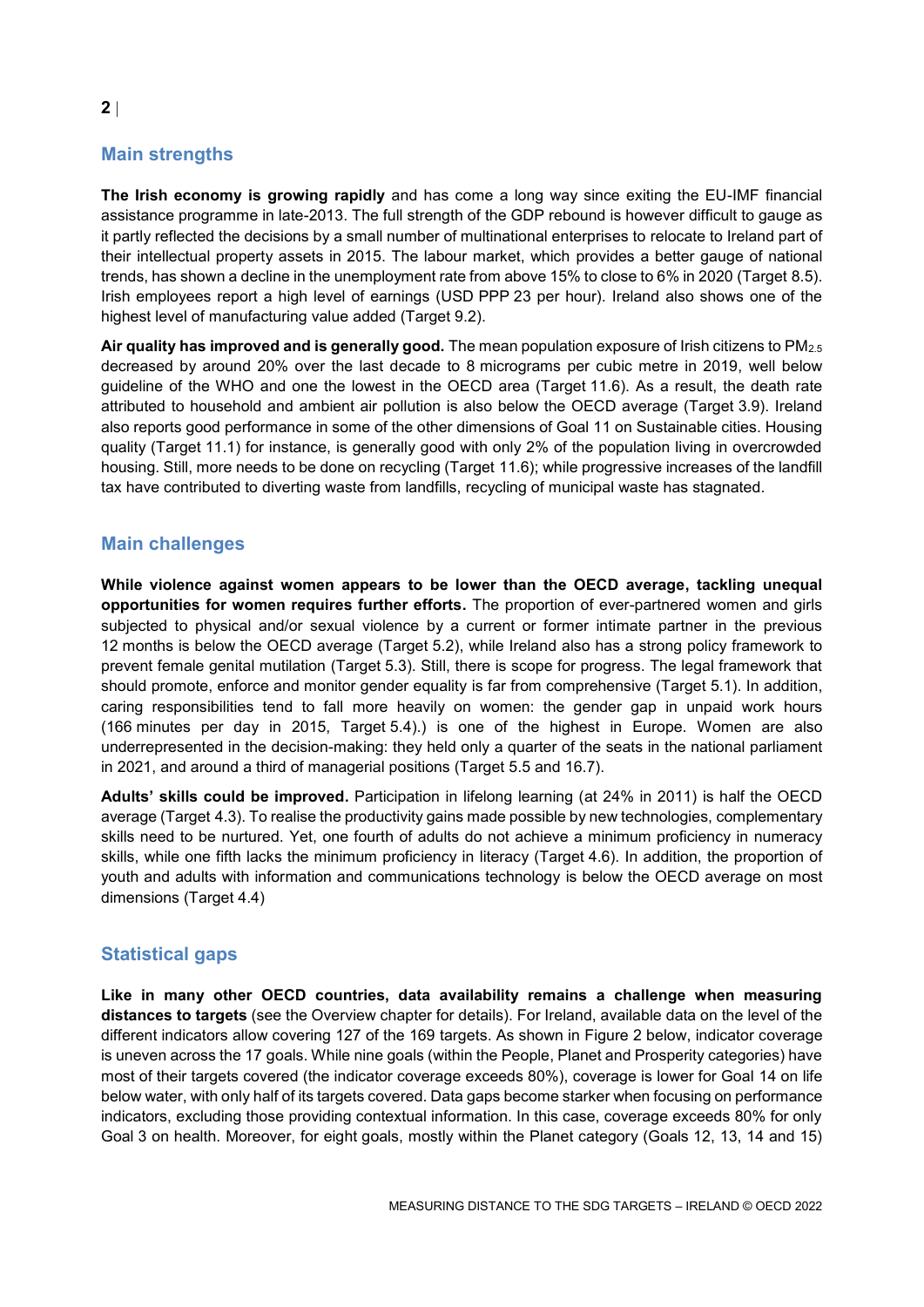but also for Goals 4 on education, 5 on gender equality, 11 on cities and 17 on partnerships, data are lacking to monitor progress over time for more than two in three targets.



#### <span id="page-2-1"></span>**Figure 2. Ireland's share of the 2030 Agenda's targets covered by at least one indicator, by goal**

Note: The figure represents Ireland's share of targets covered by at least one indicator for each SDG. Numbers from 1 to 17 stand for the goals: 1 No poverty, 2 Zero hunger, 3 Good health and well-being, 4 Quality education, 5 Gender equality, 6 Clean water and sanitation, 7 Affordable and clean energy, 8 Decent work and economic growth, 9 Industry, innovation and infrastructure, 10 Reduced inequalities, 11 Sustainable cities and communities, 12 Responsible consumption and production, 13 Climate action, 14 Life below water, 15 Life on land, 16 Peace, justice and strong institutions and 17 Partnerships for the goals. These goals are grouped under five broad themes (the "5Ps"): People, Planet, Prosperity, Peace and Partnership. Beyond data availability, other statistical gaps such as timeliness or granularity also need to be considered. For instance, given the lag in available data, the effects of the pandemic on current distance and trajectories may not be reflected in the estimates. Source: All data is taken and adapted from (UNDESA, 2021<sub>[1]</sub>), *SDG Global Database*[, https://unstats.un.org/sdgs/unsdg](https://unstats.un.org/sdgs/unsdg) and (OECD, 2021<sub>[2]</sub>), *OECD.Stat,* <https://stats.oecd.org/> (accessed on 29 October 2021).

## **Detailed information**

While some SDG Targets are, on average, close to being met, performance is very uneven across the 17 Goals of the 2030 Agenda for Sustainable Development. [Table](#page-2-0) 1 presents an overview of Ireland's progress towards targets based on available data for each of the 17 Goals. It shows that distances to Targets and trends over time differ significantly even when considering a specific goal.

#### <span id="page-2-0"></span>**Table 1. Ireland distances to targets and recent trends**

| Goal | Гarget | Short Label                   | Distance to<br>Target (s.u.) | <b>Trend Assessment</b>                                              | OECD<br>Average<br>distance (s.u.) | <b>OECD Trend</b><br>Assessment                     |
|------|--------|-------------------------------|------------------------------|----------------------------------------------------------------------|------------------------------------|-----------------------------------------------------|
|      | 1.1    | Extreme poverty               | 0.00                         | Target is achieved or on<br>track to being achieved                  | 0.00                               | Target is achieved or on<br>track to being achieved |
|      | 1.2    | Poverty in all its dimensions | 0.89                         | Progress has been made,<br>but is insufficient to meet<br>the target | 1.41                               | No progress or moving<br>away from the SDG target   |
|      | 1.3    | Social protection coverage    | 0.31                         | Target is achieved or on<br>track to being achieved                  | 0.80                               | No progress or moving<br>away from the SDG target   |
|      | 1.4    | Access to basic services      | 0.97                         | Progress has been made,<br>but is insufficient to meet<br>the target | 0.00                               | Target is achieved or on<br>track to being achieved |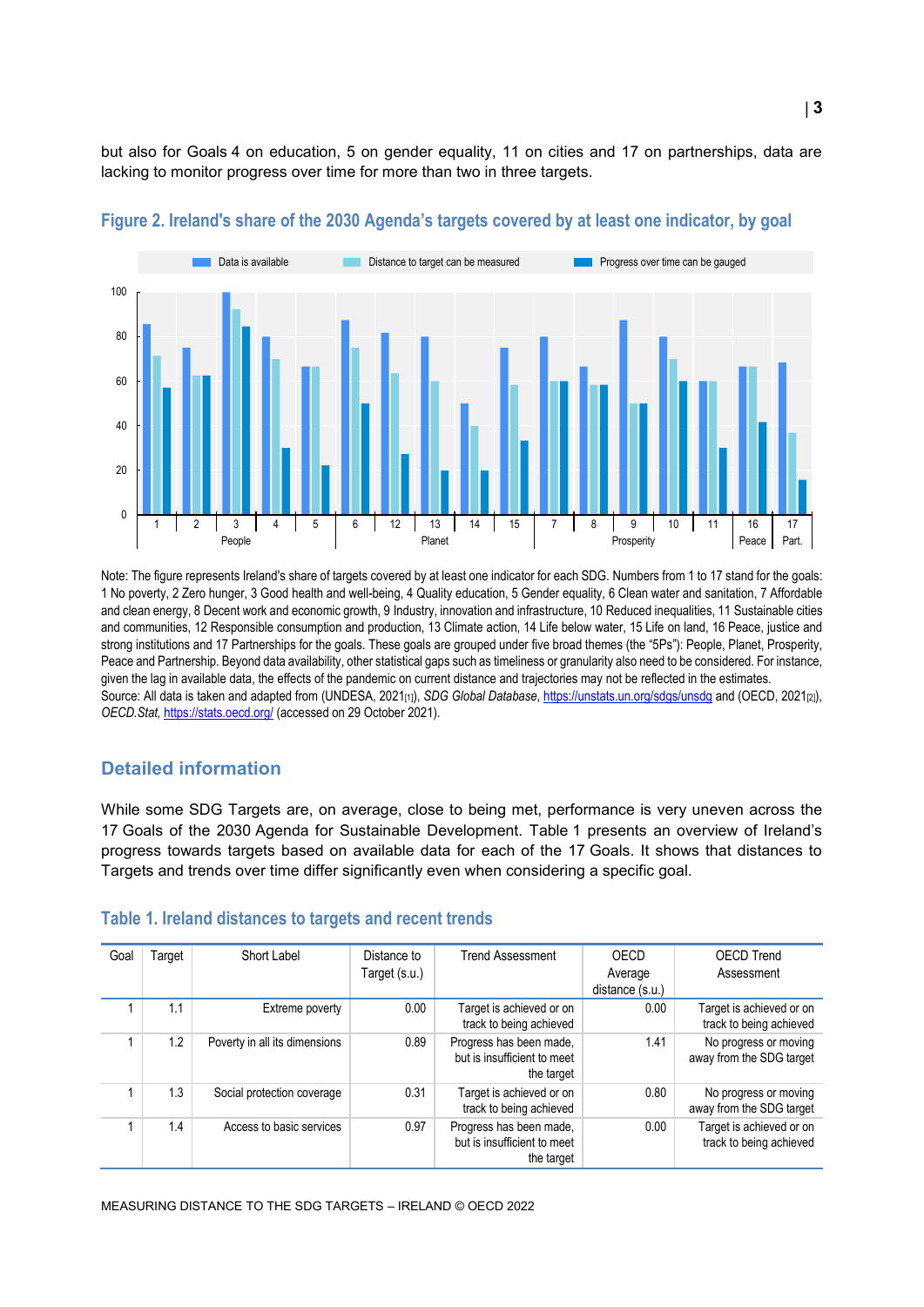| Goal           | Target | Short Label                           | Distance to   | <b>Trend Assessment</b>                                              | OECD                       | <b>OECD Trend</b>                                                    |
|----------------|--------|---------------------------------------|---------------|----------------------------------------------------------------------|----------------------------|----------------------------------------------------------------------|
|                |        |                                       | Target (s.u.) |                                                                      | Average<br>distance (s.u.) | Assessment                                                           |
| 1              | 1.5    | Resilience to shocks                  | 0.72          | n.a.                                                                 | 1.00                       | n.a.                                                                 |
| $\overline{2}$ | 2.1    | Hunger                                | 0.64          | No progress or moving<br>away from the SDG target                    | 0.28                       | No progress or moving<br>away from the SDG target                    |
| $\overline{2}$ | 2.2    | Malnutrition                          | 2.31          | No progress or moving<br>away from the SDG target                    | 2.46                       | No progress or moving<br>away from the SDG target                    |
| $\overline{2}$ | 2.4    | Sustainable production                | 1.29          | Progress has been made,<br>but is insufficient to meet<br>the target | 1.34                       | No progress or moving<br>away from the SDG target                    |
| $\overline{2}$ | 2.5    | Diversity of seeds and<br>livestocks* | 3.56          | No progress or moving<br>away from the SDG target                    | 3.59                       | No progress or moving<br>away from the SDG target                    |
| 2              | 2.c    | Food prices anomalies                 | 0.00          | Target is achieved or on<br>track to being achieved                  | 0.00                       | Target is achieved or on<br>track to being achieved                  |
| 3              | 3.1    | Maternal mortality                    | 0.00          | Target is achieved or on<br>track to being achieved                  | 0.00                       | Target is achieved or on<br>track to being achieved                  |
| 3              | 3.2    | Death of newborns and<br>children     | 0.00          | Target is achieved or on<br>track to being achieved                  | 0.00                       | Target is achieved or on<br>track to being achieved                  |
| 3              | 3.3    | Communicable diseases                 | 0.07          | Target is achieved or on<br>track to being achieved                  | 0.56                       | Progress has been made.<br>but is insufficient to meet<br>the target |
| 3              | 3.4    | Premature mortality                   | 0.83          | Progress has been made,<br>but is insufficient to meet<br>the target | 1.26                       | Progress has been made,<br>but is insufficient to meet<br>the target |
| 3              | 3.5    | Prevention of Substance<br>abuse      | 1.03          | Progress has been made,<br>but is insufficient to meet<br>the target | 0.63                       | Progress has been made,<br>but is insufficient to meet<br>the target |
| 3              | 3.6    | Road traffic accidents*               | 0.04          | Progress has been made,<br>but is insufficient to meet<br>the target | 0.78                       | Progress has been made,<br>but is insufficient to meet<br>the target |
| 3              | 3.7    | Access to sexual health-care          | 0.15          | Target is achieved or on<br>track to being achieved                  | 0.58                       | Progress has been made,<br>but is insufficient to meet<br>the target |
| 3              | 3.8    | Health coverage                       | 2.09          | Progress has been made,<br>but is insufficient to meet<br>the target | 1.79                       | Progress has been made,<br>but is insufficient to meet<br>the target |
| 3              | 3.9    | Deaths and illness from<br>pollution  | 0.36          | No progress or moving<br>away from the SDG target                    | 0.55                       | No progress or moving<br>away from the SDG target                    |
| 3              | 3.a    | Tobacco consumption                   | 2.37          | Progress has been made,<br>but is insufficient to meet<br>the target | 2.65                       | Progress has been made,<br>but is insufficient to meet<br>the target |
| 3              | 3.b    | Vaccination                           | 1.31          | Target is achieved or on<br>track to being achieved                  | 0.37                       | Target is achieved or on<br>track to being achieved                  |
| 3              | 3.d    | Health emergency<br>preparedness      | 1.68          | n.a.                                                                 | 1.19                       | Target is achieved or on<br>track to being achieved                  |
| 4              | 4.1    | Primary and secondary<br>education    | 0.52          | No progress or moving<br>away from the SDG target                    | 1.17                       | No progress or moving<br>away from the SDG target                    |
| 4              | 4.2    | Pre-primary education                 | 0.00          | Target is achieved or on<br>track to being achieved                  | 0.24                       | Target is achieved or on<br>track to being achieved                  |
| 4              | 4.3    | Lifelong learning                     | 3.07          | n.a.                                                                 | 1.25                       | No progress or moving<br>away from the SDG target                    |
| 4              | 4.4    | Skills for employment                 | 1.47          | n.a.                                                                 | 1.23                       | No progress or moving<br>away from the SDG target                    |
| 4              | 4.5    | Disparities in education              | 0.96          | No progress or moving<br>away from the SDG target                    | 1.49                       | No progress or moving<br>away from the SDG target                    |
| 4              | 4.6    | Adults' literacy and numeracy         | 1.62          | n.a.                                                                 | 1.57                       | n.a.                                                                 |
| 4              | 4.7    | Skills for sustainable<br>development | 1.11          | n.a.                                                                 | 1.04                       | n.a.                                                                 |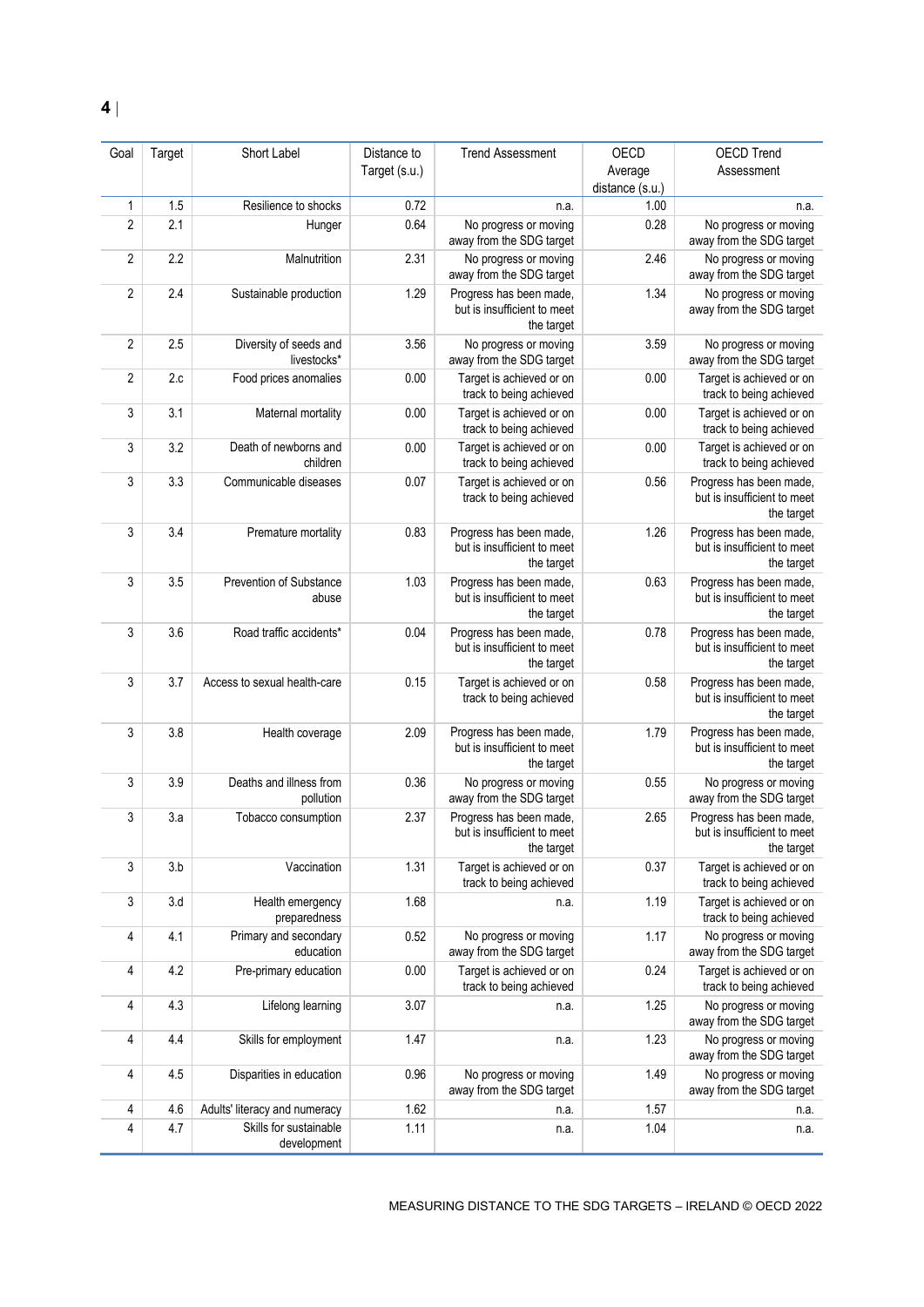| Goal           | Target | Short Label                      | Distance to   | <b>Trend Assessment</b>                                              | OECD            | OECD Trend                                                           |
|----------------|--------|----------------------------------|---------------|----------------------------------------------------------------------|-----------------|----------------------------------------------------------------------|
|                |        |                                  | Target (s.u.) |                                                                      | Average         | Assessment                                                           |
|                |        |                                  |               |                                                                      | distance (s.u.) |                                                                      |
| 5              | 5.1    | Discrimination against<br>women  | 1.54          | n.a.                                                                 | 1.32            | n.a.                                                                 |
| 5              | 5.2    | Violence against women           | 0.13          | n.a.                                                                 | 0.89            | n.a.                                                                 |
| 5              | 5.3    | Harmful practices                | 0.00          | n.a.                                                                 | 1.37            | n.a.                                                                 |
| 5              | 5.4    | Unpaid care and domestic<br>work | 3.35          | n.a.                                                                 | 1.79            | n.a.                                                                 |
| 5              | 5.5    | Women's participation            | 2.32          | Progress has been made,<br>but is insufficient to meet<br>the target | 1.89            | Progress has been made,<br>but is insufficient to meet<br>the target |
| 5              | 5.b    | Women's empowerment              | 0.22          | Target is achieved or on<br>track to being achieved                  | 0.53            | Target is achieved or on<br>track to being achieved                  |
| 6              | 6.1    | Access to drinking water         | 0.00          | Target is achieved or on<br>track to being achieved                  | 0.15            | Target is achieved or on<br>track to being achieved                  |
| 6              | 6.2    | Waste water treatment            | 0.38          | Progress has been made,<br>but is insufficient to meet<br>the target | 0.35            | Progress has been made,<br>but is insufficient to meet<br>the target |
| 6              | 6.3    | Water quality                    | 0.82          | Progress has been made,<br>but is insufficient to meet<br>the target | 0.68            | Target is achieved or on<br>track to being achieved                  |
| 6              | 6.4    | Water-use efficiency             | 0.11          | No progress or moving<br>away from the SDG target                    | 0.54            | Progress has been made,<br>but is insufficient to meet<br>the target |
| 6              | 6.5    | Water resources<br>management    | 0.54          | n.a.                                                                 | 0.98            | n.a.                                                                 |
| 6              | 6.6    | Water-related ecosystems*        | 2.96          | n.a.                                                                 | 2.18            | n.a.                                                                 |
| $\overline{7}$ | 7.1    | Access to energy                 | 0.00          | Target is achieved or on<br>track to being achieved                  | 0.00            | Target is achieved or on<br>track to being achieved                  |
| $\overline{7}$ | 7.2    | Clean energy                     | 1.12          | Progress has been made,<br>but is insufficient to meet<br>the target | 0.62            | Progress has been made,<br>but is insufficient to meet<br>the target |
| $\overline{7}$ | 7.3    | Energy efficiency                | 0.00          | Target is achieved or on<br>track to being achieved                  | 0.98            | Progress has been made,<br>but is insufficient to meet<br>the target |
| 8              | 8.1    | GDP growth                       | 0.46          | No progress or moving<br>away from the SDG target                    | 1.89            | No progress or moving<br>away from the SDG target                    |
| 8              | 8.2    | Productivity                     | 0.00          | No progress or moving<br>away from the SDG target                    | 1.77            | No progress or moving<br>away from the SDG target                    |
| 8              | 8.4    | Material footprint               | 0.19          | Progress has been made,<br>but is insufficient to meet<br>the target | 0.82            | Progress has been made,<br>but is insufficient to meet<br>the target |
| 8              | 8.5    | Employment                       | 0.35          | No progress or moving<br>away from the SDG target                    | 0.97            | No progress or moving<br>away from the SDG target                    |
| 8              | 8.6    | <b>NEET</b>                      | 1.42          | No progress or moving<br>away from the SDG target                    | 1.69            | No progress or moving<br>away from the SDG target                    |
| 8              | 8.8    | Labour rights                    | 0.32          | Progress has been made,<br>but is insufficient to meet<br>the target | 0.80            | Progress has been made,<br>but is insufficient to meet<br>the target |
| 8              | 8.10   | <b>Financial institutions</b>    | 0.10          | Target is achieved or on<br>track to being achieved                  | 0.45            | Target is achieved or on<br>track to being achieved                  |
| 9              | 9.2    | Sustainable industry             | 0.00          | Target is achieved or on<br>track to being achieved                  | 0.95            | No progress or moving<br>away from the SDG target                    |
| 9              | 9.4    | Environmental impact             | 0.00          | Target is achieved or on<br>track to being achieved                  | 0.87            | Progress has been made,<br>but is insufficient to meet<br>the target |
| 9              | 9.5    | Research and development         | 1.20          | Progress has been made,<br>but is insufficient to meet<br>the target | 1.06            | Progress has been made,<br>but is insufficient to meet<br>the target |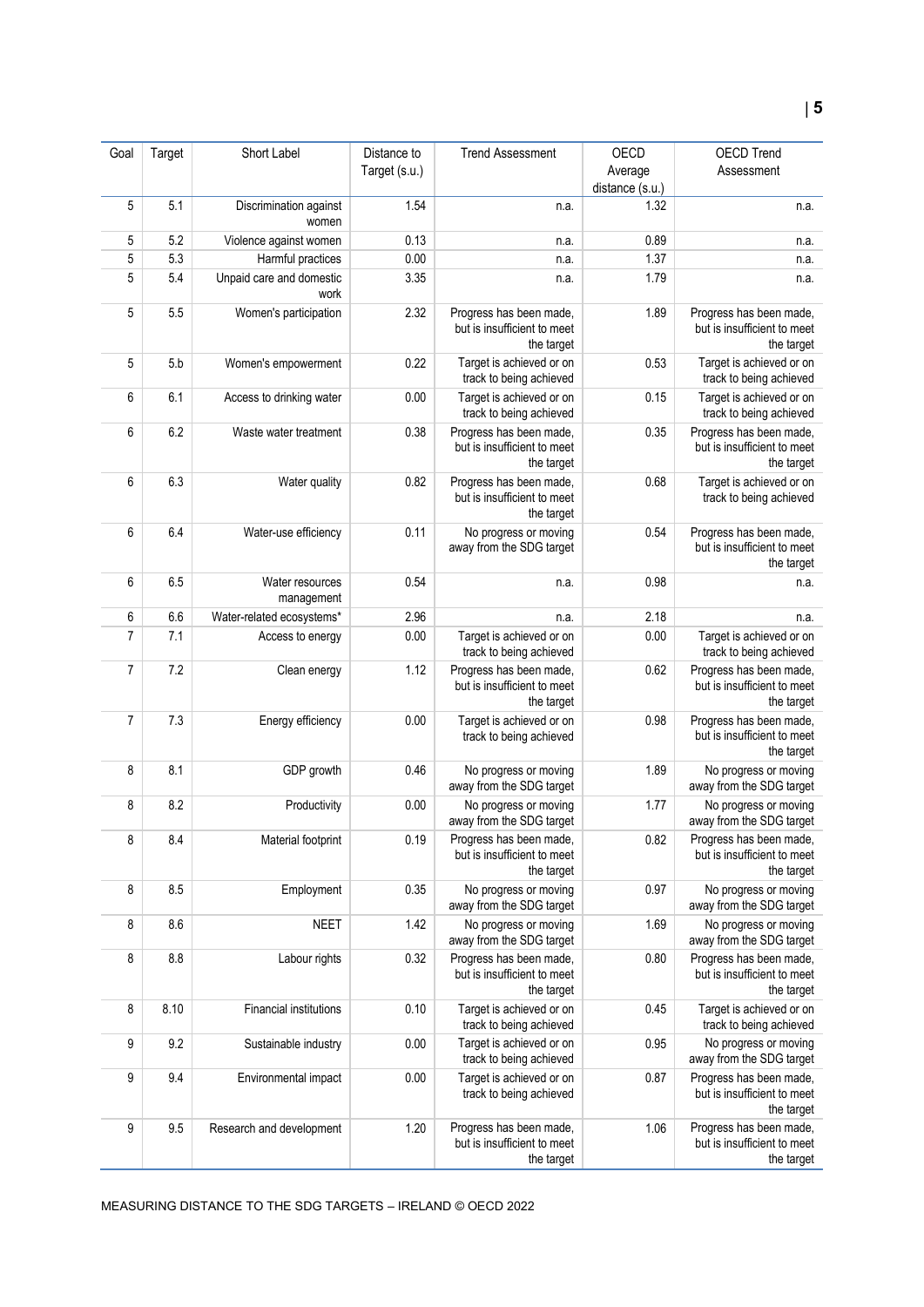| Goal | Target | Short Label                           | Distance to   | <b>Trend Assessment</b>                                              | OECD            | <b>OECD Trend</b>                                                    |
|------|--------|---------------------------------------|---------------|----------------------------------------------------------------------|-----------------|----------------------------------------------------------------------|
|      |        |                                       | Target (s.u.) |                                                                      | Average         | Assessment                                                           |
|      |        |                                       |               |                                                                      | distance (s.u.) |                                                                      |
| 9    | 9.c    | ICT                                   | 0.74          | Progress has been made,<br>but is insufficient to meet<br>the target | 0.36            | Progress has been made,<br>but is insufficient to meet<br>the target |
| 10   | 10.1   | Income distribution                   | 1.98          | No progress or moving<br>away from the SDG target                    | 1.23            | No progress or moving<br>away from the SDG target                    |
| 10   | 10.2   | Social inclusion                      | 0.66          | No progress or moving<br>away from the SDG target                    | 1.54            | No progress or moving<br>away from the SDG target                    |
| 10   | 10.3   | Inequalities of outcome               | 0.52          | Progress has been made,<br>but is insufficient to meet<br>the target | 1.27            | Progress has been made,<br>but is insufficient to meet<br>the target |
| 10   | 10.4   | Redistribution                        | 1.75          | No progress or moving<br>away from the SDG target                    | 1.12            | No progress or moving<br>away from the SDG target                    |
| 10   | 10.5   | Financial markets                     | 0.76          | No progress or moving<br>away from the SDG target                    | 0.90            | No progress or moving<br>away from the SDG target                    |
| 10   | 10.7   | Migration                             | 1.76          | n.a.                                                                 | 0.69            | n.a.                                                                 |
| 10   | 10.a   | Tariff-lines                          | 0.54          | Target is achieved or on<br>track to being achieved                  | 0.93            | Progress has been made,<br>but is insufficient to meet<br>the target |
| 11   | 11.1   | Housing                               | 0.00          | Target is achieved or on<br>track to being achieved                  | 0.80            | No progress or moving<br>away from the SDG target                    |
| 11   | 11.3   | Urbanization                          | 0.68          | Progress has been made,<br>but is insufficient to meet<br>the target | 1.19            | Progress has been made,<br>but is insufficient to meet<br>the target |
| 11   | 11.5   | Impact of disasters                   | 0.13          | n.a.                                                                 | 1.19            | n.a.                                                                 |
| 11   | 11.6   | Environmental impact of<br>cities     | 0.37          | Progress has been made,<br>but is insufficient to meet<br>the target | 0.49            | Progress has been made,<br>but is insufficient to meet<br>the target |
| 11   | 11.a   | Urban policies                        | 0.00          | n.a.                                                                 | 0.23            | n.a.                                                                 |
| 11   | 11.b   | <b>Disaster Risk Reduction</b>        | 1.31          | n.a.                                                                 | 0.81            | n.a.                                                                 |
| 12   | 12.2   | Efficient use of natural<br>resources | 0.30          | Progress has been made,<br>but is insufficient to meet<br>the target | 0.87            | Progress has been made,<br>but is insufficient to meet<br>the target |
| 12   | 12.3   | Food waste                            | 2.04          | n.a.                                                                 | 1.36            | n.a.                                                                 |
| 12   | 12.4   | Chemical and hazardous<br>waste*      | 0.59          | n.a.                                                                 | 1.02            | n.a.                                                                 |
| 12   | 12.5   | Waste generation                      | 0.69          | Progress has been made,<br>but is insufficient to meet<br>the target | 0.66            | Progress has been made,<br>but is insufficient to meet<br>the target |
| 12   | 12.7   | Public procurement practices          | 0.00          | n.a.                                                                 | 0.00            | n.a.                                                                 |
| 12   | 12.8   | Education for sustainability          | 1.11          | n.a.                                                                 | 1.04            | n.a.                                                                 |
| 12   | 12.b   | Tourism sustainability                | 2.38          | No progress or moving<br>away from the SDG target                    | 1.87            | No progress or moving<br>away from the SDG target                    |
| 13   | 13.1   | Resilience to climate events          | 0.89          | n.a.                                                                 | 0.73            | n.a.                                                                 |
| 13   | 13.2   | Greenhouse gas emissions              | 0.94          | Progress has been made,<br>but is insufficient to meet<br>the target | 1.15            | Progress has been made,<br>but is insufficient to meet<br>the target |
| 13   | 13.3   | Education for sustainability          | 1.11          | n.a.                                                                 | 1.04            | n.a.                                                                 |
| 14   | 14.1   | Marine pollution**                    | 1.24          | No progress or moving<br>away from the SDG target                    | 1.84            | Progress has been made,<br>but is insufficient to meet<br>the target |
| 14   | 14.5   | Protected marine areas*               | 0.51          | Progress has been made,<br>but is insufficient to meet<br>the target | 0.38            | Progress has been made,<br>but is insufficient to meet<br>the target |
| 14   | 14.6   | Harmful subsidies to<br>fisheries*    | 0.00          | n.a.                                                                 | 0.36            | n.a.                                                                 |
| 14   | 14.b   | Small-scale fisheries                 | 1.80          | n.a.                                                                 | 1.64            | n.a.                                                                 |

MEASURING DISTANCE TO THE SDG TARGETS – IRELAND © OECD 2022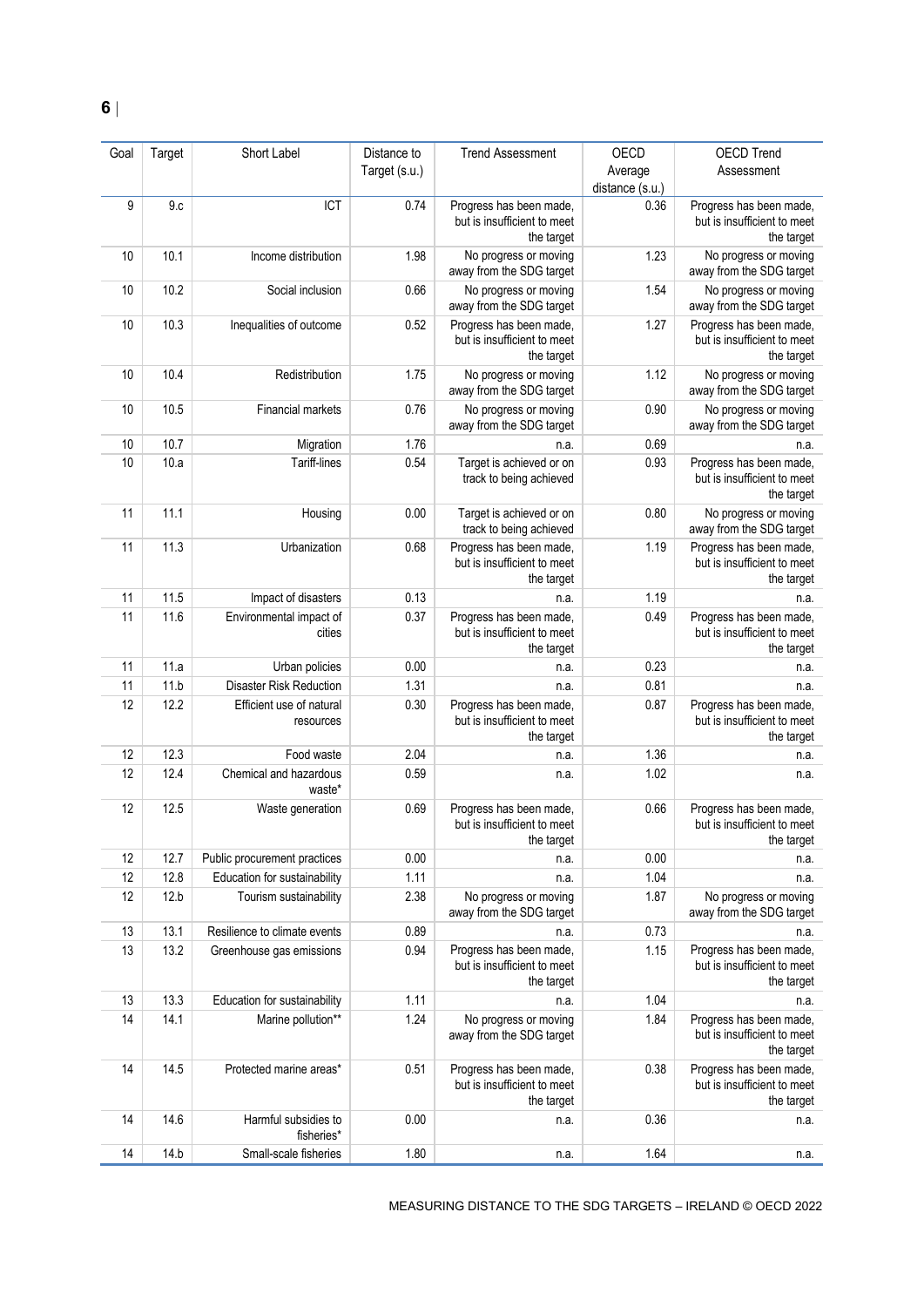| Goal | Target | Short Label                                                             | Distance to<br>Target (s.u.) | <b>Trend Assessment</b>                                              | <b>OECD</b><br>Average<br>distance (s.u.) | <b>OECD Trend</b><br>Assessment                                      |
|------|--------|-------------------------------------------------------------------------|------------------------------|----------------------------------------------------------------------|-------------------------------------------|----------------------------------------------------------------------|
| 15   | 15.1   | Ecosystem protection*                                                   | 0.23                         | Progress has been made,<br>but is insufficient to meet<br>the target | 0.74                                      | Progress has been made,<br>but is insufficient to meet<br>the target |
| 15   | 15.2   | Sustainable use of forest*                                              | 0.57                         | Progress has been made,<br>but is insufficient to meet<br>the target | 0.60                                      | Target is achieved or on<br>track to being achieved                  |
| 15   | 15.4   | Mountain ecosystems                                                     | 0.55                         | Progress has been made,<br>but is insufficient to meet<br>the target | 0.73                                      | Progress has been made,<br>but is insufficient to meet<br>the target |
| 15   | 15.5   | Threatened species*                                                     | 0.88                         | No progress or moving<br>away from the SDG target                    | 1.20                                      | No progress or moving<br>away from the SDG target                    |
| 15   | 15.6   | Benefits from genetic<br>resources                                      | 1.10                         | n.a.                                                                 | 0.78                                      | n.a.                                                                 |
| 15   | 15.8   | Invasive alien species*                                                 | 0.00                         | n.a.                                                                 | 0.30                                      | n.a.                                                                 |
| 15   | 15.9   | National and local planning*                                            | 1.27                         | n.a.                                                                 | 0.54                                      | n.a.                                                                 |
| 16   | 16.1   | Violence and related deaths                                             | 0.55                         | Progress has been made,<br>but is insufficient to meet<br>the target | 0.66                                      | Progress has been made,<br>but is insufficient to meet<br>the target |
| 16   | 16.2   | Violence against children                                               | 1.23                         | No progress or moving<br>away from the SDG target                    | 0.65                                      | No progress or moving<br>away from the SDG target                    |
| 16   | 16.3   | Rule of law                                                             | 1.34                         | No progress or moving<br>away from the SDG target                    | 2.33                                      | No progress or moving<br>away from the SDG target                    |
| 16   | 16.6   | Accountable institutions                                                | 1.65                         | Progress has been made,<br>but is insufficient to meet<br>the target | 2.26                                      | Progress has been made,<br>but is insufficient to meet<br>the target |
| 16   | 16.7   | Inclusive decision-making                                               | 1.72                         | n.a.                                                                 | 1.85                                      | n.a.                                                                 |
| 16   | 16.9   | Legal identity for all                                                  | 0.00                         | n.a.                                                                 | 0.00                                      | n.a.                                                                 |
| 16   | 16.10  | Access to information                                                   | 0.00                         | n.a.                                                                 | 0.00                                      | n.a.                                                                 |
| 16   | 16.a   | National institutions                                                   | 0.00                         | Target is achieved or on<br>track to being achieved                  | 0.54                                      | Target is achieved or on<br>track to being achieved                  |
| 17   | 17.2   | <b>Official Development</b><br>Assistance                               | 1.08                         | No progress or moving<br>away from the SDG target                    | 0.94                                      | Progress has been made,<br>but is insufficient to meet<br>the target |
| 17   | 17.10  | Multilateral trading system                                             | 0.01                         | Target is achieved or on<br>track to being achieved                  | 0.45                                      | Target is achieved or on<br>track to being achieved                  |
| 17   | 17.12  | Market access for least<br>developed countries                          | 0.10                         | No progress or moving<br>away from the SDG target                    | 0.72                                      | No progress or moving<br>away from the SDG target                    |
| 17   | 17.15  | National leadership to<br>implement policies for<br>poverty eradication | 2.40                         | n.a.                                                                 | 2.32                                      | n.a.                                                                 |
| 17   | 17.16  | Global Partnership for<br>Sustainable Development                       | 0.00                         | n.a.                                                                 | 0.89                                      | n.a.                                                                 |
| 17   | 17.18  | Statistical capacity                                                    | 0.00                         | n.a.                                                                 | 0.09                                      | n.a.                                                                 |
| 17   | 17.19  | Statistical capacity-building                                           | 0.00                         | n.a.                                                                 | 0.11                                      | n.a.                                                                 |

Note: \* refers to targets with a 2020 deadline. \*\* refers to targets with a 2025 deadline. The OECD average is measured as the simple average across OECD countries with available data

Source: All data is taken and adapted from (UNDESA, 2021[1]), *SDG Global Database*[, https://unstats.un.org/sdgs/unsdg](https://unstats.un.org/sdgs/unsdg) and (OECD, 2021[2]), *OECD.Stat,* <https://stats.oecd.org/> (accessed on 29 October 2021).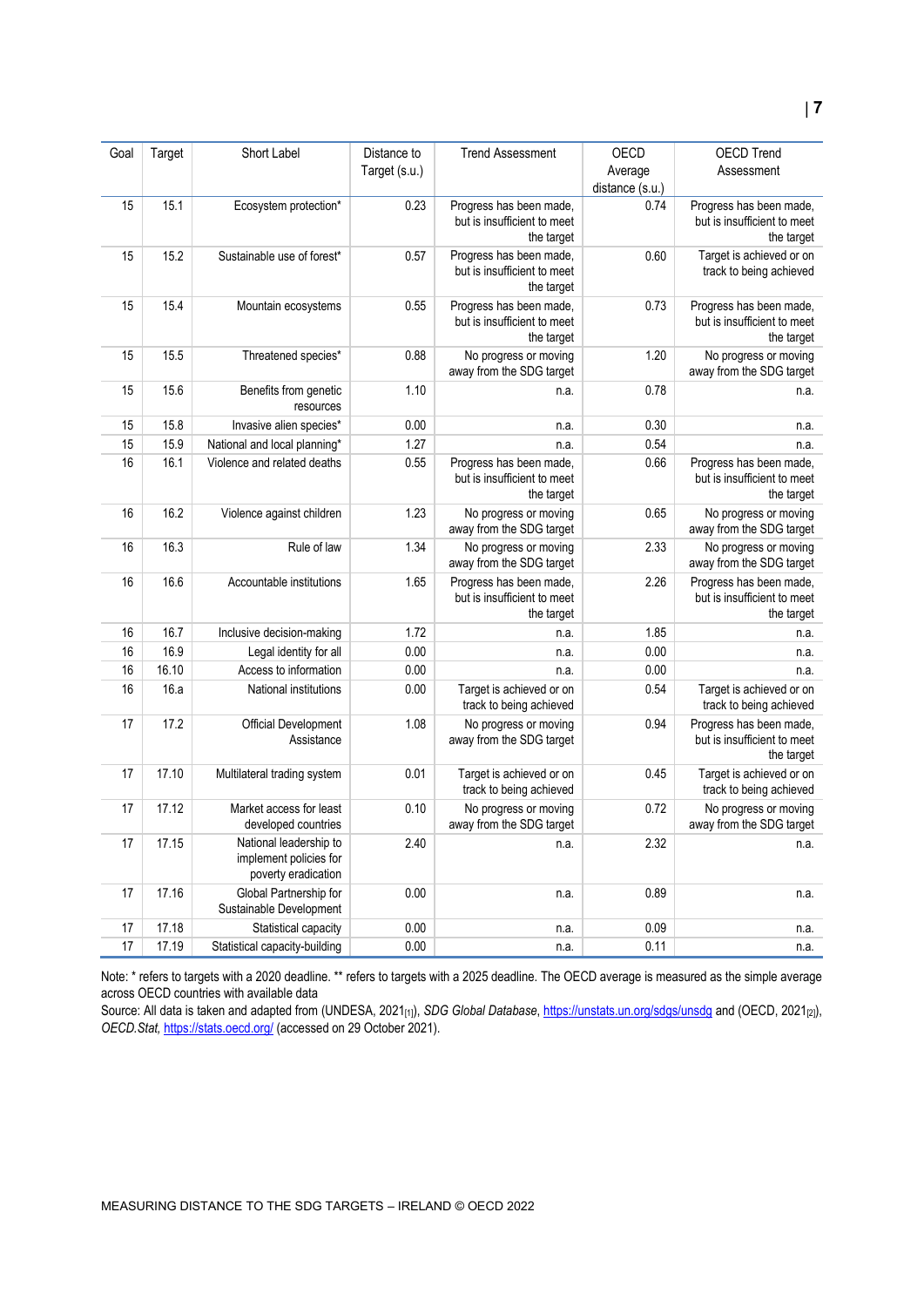# <span id="page-7-0"></span>**How to read this country profile**

The OECD report *The Short and Winding Road to 2030: Measuring Distance to the SDG Targets* evaluates the distance that OECD countries need to travel to meet SDG targets for which data are currently available. It also looks at whether countries have been moving towards or away from these targets, and how likely they are to meet their commitments by 2030, based on an analysis of recent trends and the observed volatility in the different indicators.

As most authors and international organisations, this report adopts a rather simple geometric growth model for assessing the direction and pace of recent changes in the context of the SDGs. Yet, instead of making direct estimates of the value of the indicator by 2030, it models the likelihood of achieving a specific level using Monte Carlo simulations.

While the report provides an overview of where OECD countries, taken as a whole, currently stand, country profiles provide details of the performance and data availability of individual OECD countries.

## *How to read the OECD SDG Wheel?*

Progress on SDGs requires a granular understanding of countries' strengths and weaknesses based on the consideration of the 169 targets of the 2030 Agenda. [Figure](#page-0-0) 1 shows both **current achievements** (in the inner circle; the longer the bar, the smaller the distance remaining to be travelled) **as well as whether OECD countries are on track** (or are at least making progress) to meet their commitments by 2030 (in the outer circle).

The length of each bar shows current level of achievement on each target. As detailed in the Methodological Annex, countries' distance to target is measured as the "standardised difference" between a country's current position and the target end-value. For each indicator, the standardised measurement unit (s.u.) is the standard deviation observed among OECD countries in the reference year (i.e. the year closest to 2015). Therefore, the longer the bar, the shorter the distance still to be travelled to reach the target by 2030. The colours of the bars applied to the various targets refer to the goals they pertain to.

The outer ring shows how OECD countries are performing over time and how likely they are to meet the different targets by 2030 based on the observed trends of the various indicators. It uses stoplight colours to classify the progress towards the target:

- green is used to indicate those countries that (based on the change in the different indicators over a recent period) should meet the target in 2030 just by maintaining their current pace of progress (i.e. more than 75% of (randomised) projections meet the target);
- yellow for those countries whose current pace of progress is insufficient to meet the target by 2030 (i.e. less than 75% of randomised projections meet the target, while the correlation coefficient between the indicator and the year is high and statistically significant, implying that a significant trend could be detected); and
- red for those countries whose recent changes have been stagnating or moving them further away from the target (i.e. less than 75% of randomised projections meet the target and the correlation coefficient between the indicator and the year is low or statistically insignificant, implying that no statistical trend could be identified).

## *How to read the Strength and Challenges sections?*

With the aim of helping its member countries in navigating the 2030 Agenda and in setting their own priorities for action, this report relies on a unique methodology for measuring the distance that OECD countries have to travel to achieve SDG targets. The identification of the main strengths and challenges proposed in this report relies on current performances only: